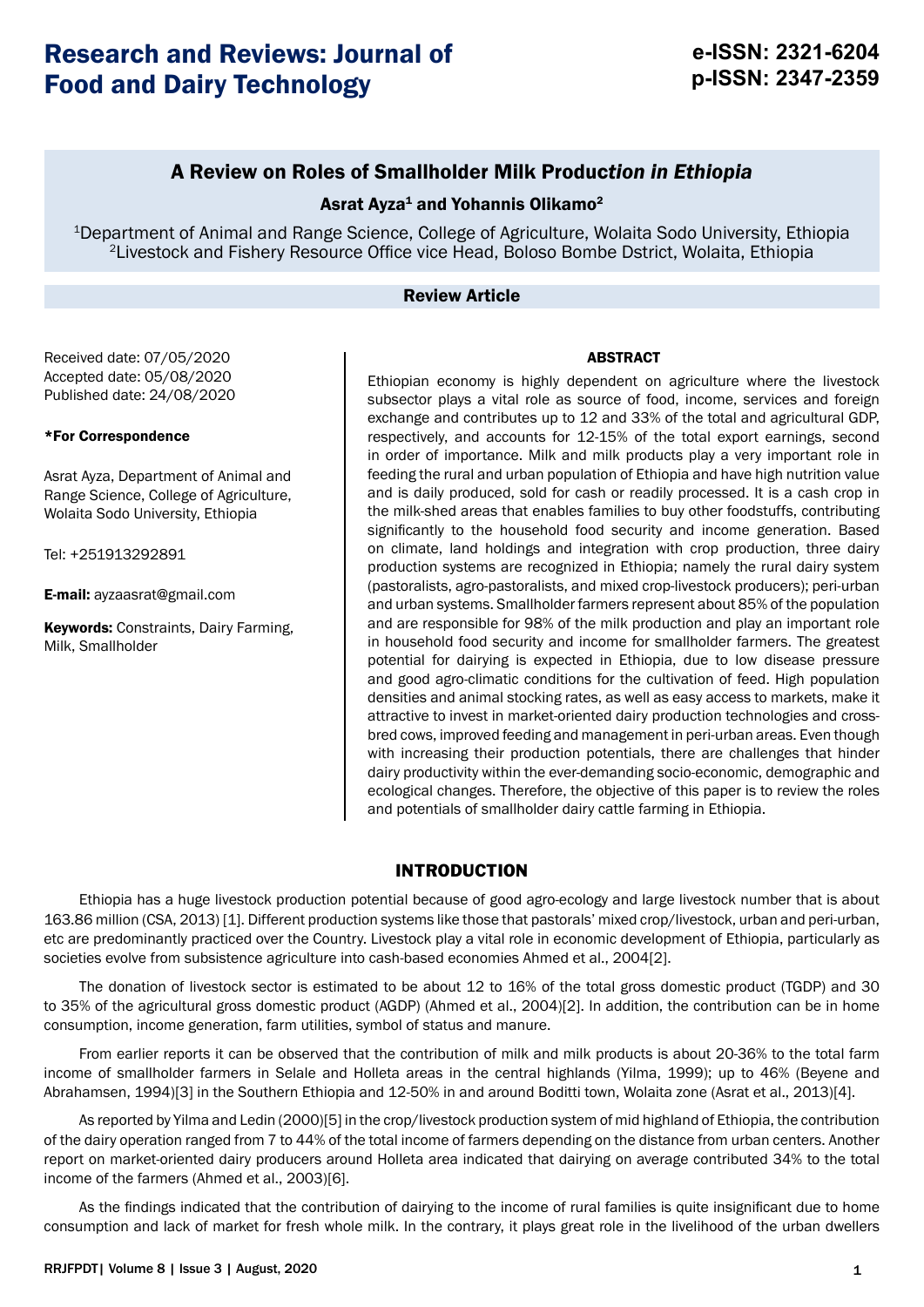which can be considered to have good prospect for further promotion of dairying (Asrat et al., 2013)[4]. The amount of income obtained by dairy producers is affected by different factors such as herd size, income from other sources, crop land (farm) size and productivity of animals.

Currently demand for dairy products in the country exceeds supply due to rapid population growth (FAO, 2004)[7], increased urbanization and expected growth in incomes (Ahmed et al., 2004)[2] and consumer preference. These factors are the driving forces to improve dairy sector, so that satisfy population demand and generate more income to engaged farmers.

Milk and dairy foods can make an important contribution to improving nutrition for women and children and are an important constituent in food products aimed at treating malnourished children. In livestock-keeping communities where milk is readily, available milk and dairy products are fed preferentially to young children, whose nutritional requirements for growth and mental development are greatest between conception and two years of age.

However, milk and milk products play an important role to the livelihood of the engaged households, there is no adequate information to understand the contribution of milk and its products to farm families.

## Roles of Smallholder Dairy Milk Production

### Milk and its products as part of diets

Milk and dairy foods are nutrient-dense foods supplying energy and significant amounts of protein and micronutrients. The inclusion of dairy products adds diversity to plant-based diets. The primary role of milk is to nourish the infants of a species. The consumption of animal milk is a by-product of animal domestication, which occurred about 10,000 years ago. For early humans, the advantages of milk consumption and its effects on growth and bone. In contrast, for contemporary human populations, while childhood growth and bone strength are important for health, it is the effects of milk and dairy consumption on individual wellbeing and on chronic diseases and their associated economic costs that are of greater relevance (Elwood et al., 2008) [8].

Milk is a complex food containing numerous nutrients. Most of the constituents in milk do not work in isolation, but rather interact with other constituents. It is also important to remember that dietary fats, in addition to being a concentrated energy source, serve as an important delivery medium for fat-soluble vitamins and contain various fatty acids (e.g. conjugated linoleic acid [CLA]) and bioactive factors beneficial to health (e.g. triacylglycerols and phospholipids) (German and Dillard, 2006[9]; Fleming and Harris, 2010). Similarly, to consider even saturated fatty acids (SFAs) as one uniform group of fats may be an oversimplification (FAO and WHO, 2010; Feinman, 2010)[10,11], since individual fatty acids (FAs) have specific functions depending on their chain length.

### Food Security

Milk is a nutritious food and can make a major contribution to household food security. Many health and stunting problems associated with child under nutrition can be tackled through simple low-cost milk fortification tailored to local needs, e.g. iron (helps prevent anemia) and extra vitamin A (for vision, the immune system), etc. A daily 200 ml glass of milk provides a 5-yearold child with: 21 percent of protein requirements; 8 percent calories and key micro-nutrients. The FAO definition of food security states that "food security exists when all people, at all times, have physical, social and economic access to sufficient safe and nutritious food that meets their dietary needs and food preferences for an active and healthy life. Household food security is the application of this concept to the family level, with individuals within households as the focus of concern" (FAO and WFP, 2009) [12].

A widely used conceptual framework published by UNICEF in 1990 identifies three main underlying determinants of nutritional status: (i) availability and access to adequate food; (ii) the quality of feeding and care-giving practices; and (iii) the health of the surrounding environment and access to health care (UNICEF, 1990). Thus good nutritional outcomes can only be attained if an individual has access to a nutritionally adequate diet relative to his/her physiological requirements in combination with access to clean water and sanitation and adequate health and social care.

A varied diet composed of sufficient quantities of diverse foods is the cornerstone of food security and key to avoiding both under and over nutrition (obesity). Policy-makers must ensure that not only sufficient staple foods are produced but a variety of micronutrient-rich foods are accessible to the world's poor and malnourished. While staple foods frequently provide the bulk of energy and protein, dietary variety is pivotal for human health, proper child growth and socio-economic development. In addition to staples, fruits, vegetables and legumes, some animal sourced foods such as dairy products, eggs and fish are essential in a healthy diet.

Some fat and healthy vegetable oils are also needed to provide essential fatty acids and to enhance the body's ability to absorb vitamin A from plant foods. Dietary recommendations for milk and dairy products continue to generate significant interest. Many comments from around the world have been posted recently (2011) on the FAO Dairy Outlook online discussion network (FAO, 2011b). FAO and WHO are frequently asked about recommended amounts of milk and dairy products for consumption. There are currently no global dietary recommendations for specific foods or groups of commodities, with the exception of the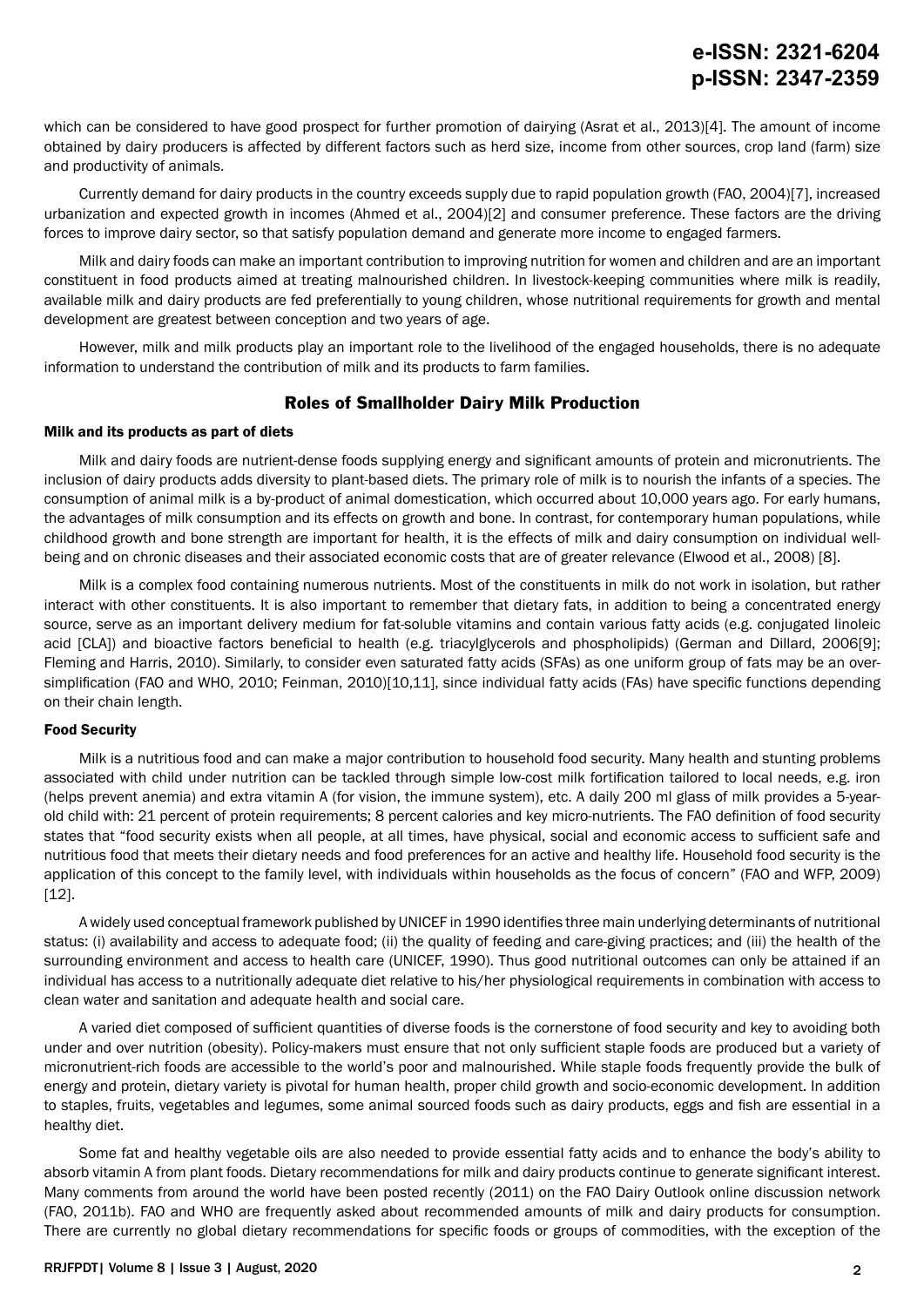## **e-ISSN: 2321-6204 p-ISSN: 2347-2359**

dietary goals established for the intake of fruit and vegetables, and for fats and oils (WHO, 2003) [13-15]. Most national dietary guidelines recommend daily consumption of milk. Some but not all make recommendations on the quantities to be consumed daily. Recommendations differ according to the nutritional needs of different age groups. Generally, larger quantities of milk and dairy are recommended for children and adolescents, pregnant and lactating women and the elderly, who have special requirements.

Milk and dairy foods can make an important contribution to improving nutrition for women and children and are an important constituent in food products aimed at treating malnourished children. In livestock-keeping communities where milk is readily available milk and dairy products are fed preferentially to young children, whose nutritional requirements for growth and mental development are greatest between conception and two years of age.

NGOs including Heifer International, FARM-Africa and Oxfam report increased milk consumption and child growth in households raising livestock. However, the possible impact of increased income and associated purchase of animal products and improved health care is seldom considered in such reports. Smallholder dairying, especially in crop–dairy systems, contributes to food security and poverty alleviation of most smallholders directly through milk consumption (Muriuki, Mwangi and Thorpe, 2001). In the Ethiopian Highlands, the introduction of improved technologies (cross-bred cows, improved feeding and management) made a significant contribution to food security and nutrition as well as to alleviating poverty (Tangka, Ouma and Staal, 1999).

## Income and Employment Generation

#### Income generation

Income and employment are key drivers of livelihood improvement in smallholder Dairy Industry Development Programs (DIDPs). A number of organizations conclude that market-oriented small-scale dairying can increase household income, reduce food losses, generate employment in milk collection, processing and marketing and stimulate rural development (Bennett et al., 2006; FAO, 2005a). The largest example is India's Operation Flood, replicated in selected states with the technical support of FAO from 1970 to 1996. It was successful both because it was driven by demand created by urban milk droughts, and because bottom-up cooperative milk products were actively marketed, even advertised in topical cartoons, attracting consumers.

Record quantities of dairy products supplied from European commodity aid were carefully monetized and invested in milk processing and transport infrastructure, which increased capacity without incentivizing Indian farmers (Scholten, 2010). The programme was administered and implemented by Indian organizations, and generated huge increases in income: a World Bank report (Candler and Kumar, 1998) lauded Operation Flood for the lesson that no intervention alleviates poverty so much as those that raise smallholder incomes. The programme, in which 70 percent of the 14 million farming families currently participating are landless or smallholders, owes much of its success to effective management and strong leadership by leaders of farmers' cooperatives, government support and the effective umbrella organization of the National Dairy Development Board. In the last decade India overtook the United States as the world's top milk-producing country.

### Employment generation

In milk production About 12 to 14 percent of the world's population, nearly a billion people derive at least some part of their livelihood from livestock (Steinfeld et al., 2010). In 2005 the World Bank Agricultural Investment Sourcebook (World Bank, 2005a) reported that smallholder dairying was cost effective and a key source of nutrition and income to 300 million farm families globally, including 40 million in India. Mean herd size is around two cows, giving an average milk yield of 11 liters per farm per day and creating one full-time on-farm job; in developed countries over five times that volume of milk is needed to create one farm job (FAO, 2010a). An ILRI study in Ethiopia and Kenya in East Africa and India and Pakistan in South Asia supported these findings (Staal, Nin Pratt and Jabbar, 2008a, 2008b).

In India farm-level studies highlighted the continuing importance of dairy farming in generating regular employment (Shiyani and Singh, 1995; Singh, 1997). These studies estimated that a dairy cow generated 60-100 work days per annum, depending on region, category of farm household and type of dairy cattle. On a per household basis, employment generated varied from 150 to 300 work days per year. The livestock sector provides much more employment and regular income than rice and wheat or allied activity. Productivity of labor in dairying is about 2.5 times higher than in agriculture generally, with corresponding annual returns per unit of labor of INR 45,000 (US\$1,020) and INR 17,000 (US\$390), respectively.

On smallholdings in India and Pakistan, employment generated per unit of milk production decreases dramatically as herd size increases (Staal, Nin Pratt and Jabbar, 2008a). In Kenya, smallholder surveys estimate two million dairy farming households keep over five million grade or crossbred dairy cattle. Some 77 people are employed full time for every 1,000 liters of milk produced daily, equating to a total of 841,000 jobs (256 000 self-employed and 585,000 hired). Small- and medium sized dairy enterprises represent 87 percent of this employment (SDP, 2005). In Kenya, dairy farming generates an average income per enterprise of KSh 38,000 (US\$475) for small-scale farmers and KSh 298,129 (US\$6,025) for large-scale farmers, with an average weighted income of KSh 114,000 (US\$1,425) compared with an average per capita gross domestic product (GDP) of KSh 27,825 (US\$347) for Kenya (World Bank, 2003).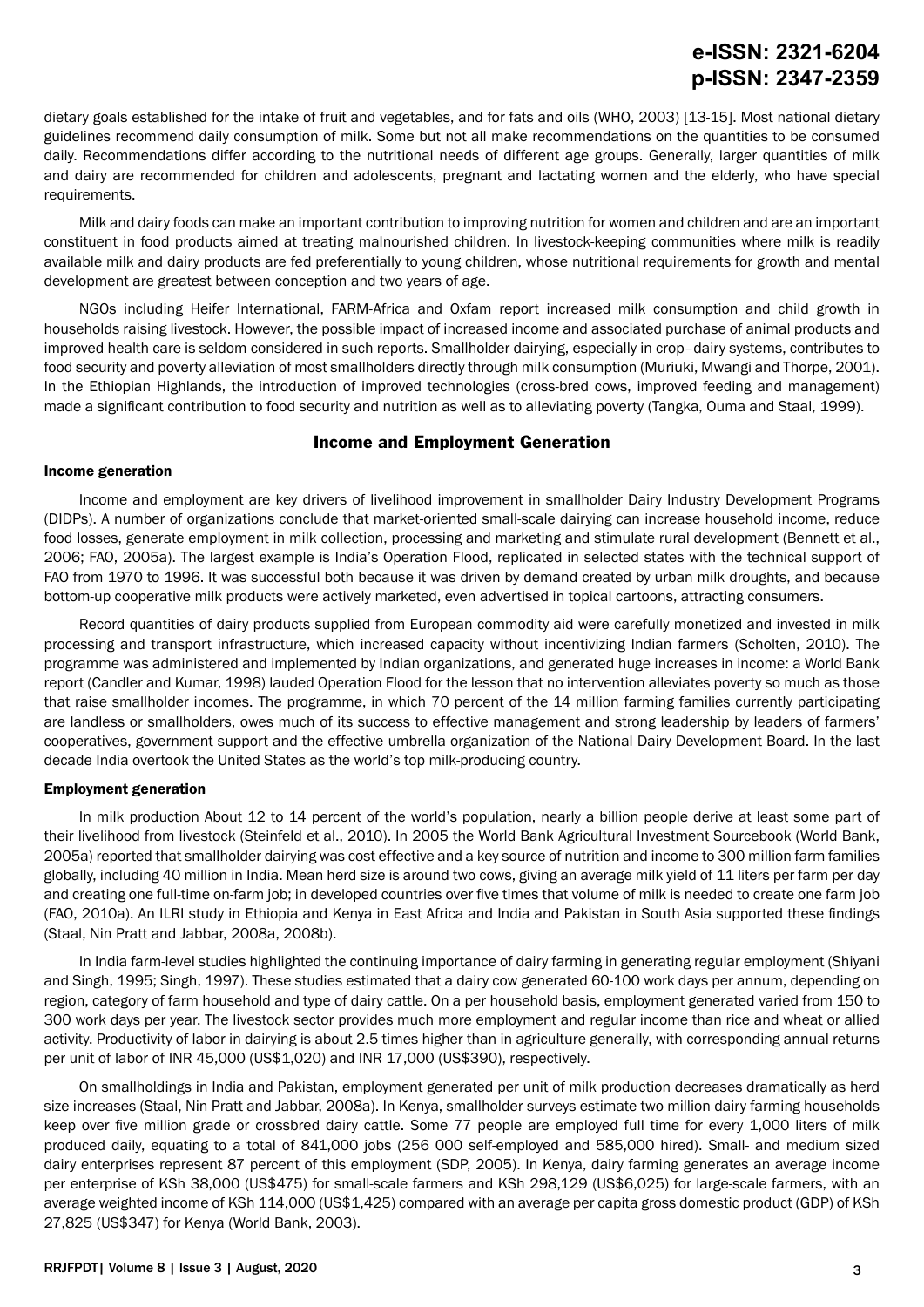## **e-ISSN: 2321-6204 p-ISSN: 2347-2359**

Ethiopia's livestock sector accounts for 30-35 percent of agricultural GDP or 12-16 percent of GDP; dairying represents half of livestock output, and livestock contribute to livelihoods of 60-70% of the population (Aklilu, 2002; Ayele et al., 2003). A study of employment and income from all dairy-related activities for two groups of farms in the Ethiopian highlands found urban/periurban systems produce 205 million liters of milk annually, creating 15,000 full-time jobs, while the small-scale mixed farming system produces 900 million liters of milk annually, creating over 550,000 jobs (Muriuki and Thorpe, 2001).

Other studies show that farmers who adopt the FARM-Africa goat model in Ethiopia and Kenya can raise their annual incomes from under US\$100 to US\$1,000 (Peacock, 2008). There is, however, a lack of broader data on the role and potential of small ruminants and other milk species in dairy-industry programs. Falvey and Chantalakhana (1999) note that smallholder dairying in the tropics has not been an investment focus by the World Bank, African, Asian and other regional development banks or most bilateral aid agencies. This does, however, appear to be changing, with agencies such as the World Bank showing a renewed interest and return of a focus towards investing in agriculture. The World Development Report 2008, for example, concludes that agriculture alone will not be enough to massively reduce poverty, but it is an essential component of effective development strategies for most developing countries (World Bank, 2007a). The International Fund for Agricultural Development (IFAD), for instance, is increasingly supporting dairy industry development projects.

Although high dairy consumption may be considered a health risk in some developed countries, dairy consumption is far lower in most developing countries, where the micronutrients in milk and dairy products enrich people's diets. Considering the benefits to smallholder incomes, and to the treasuries of countries that import large amounts of dairy products, the rationale for dairy-industry development is clear. Underscoring this is the fact that cattle can thrive on plant matter inedible to humans.

## In Milk Processing and Marketing

In addition to a substantial number of on-farm jobs, the dairy sector generates significant employment in downstream industries and services. In India, for example, for every 1,000 liters handled on a daily basis, the informal markets generate: 10.6 milk jobs for vendors (dudhias); 20 jobs in sweet shops; 13 jobs in creameries that produce indigenous milk products, e.g. paneer, butter, ghee, cream and dahi (yoghurt); 5 jobs in retail sales of packaged milk; and 26 jobs in local ice-cream production(1.7 in the form of services to maintain equipment) (Staal, Nin Pratt and Jabbar, 2008a).

Extrapolating these figures to the national level suggests that up to 1.8 million dairy jobs are found in the informal processing and marketing of milk in India. A decade ago the National Sample Survey Organization database (1999/2000) estimated 1.3 million jobs in processing and marketing of milk and milk products. Informal dairying in Lahore, Pakistan, generates nine jobs per 1,000 liters of milk while distributors and formal processors generate four and three jobs per 1,000 liters of milk, respectively. Women constituted less than one percent of employees of formal processors. Extrapolating the survey results to the provincial level, it is estimated the informal dairy sector generates 158,600 jobs in Punjab while milk-processing companies generate 3,100 jobs. Corresponding estimates for Sindh province are 32,600 and 4,200 (FAO, 2007a).

In Kenya, processing and marketing of about eight million liters of milk daily generate jobs for traders, transporters, mobile milk traders, milk bars and shops/ kiosks, small and large processors, vehicle repairs, security firms and catering outlets. The number of direct and indirect jobs created in the marketing segment of the supply chain varies from 3 to 20 people per 1,000 liters traded daily.

Informal marketing generates on average 18 jobs per 100 liters of milk handled daily, including three indirect jobs. Corresponding figures for the formal sector are 13 and one. Employees in formal processing and marketing and informal traders earn approximately the same monthly income of US\$150. In contrast, the government's minimum wage guideline is US\$43 (Staal, Nin Pratt and Jabbar, 2008a). A joint study by ILRI and FAO found that in Kenya "the informal sector has been growing at over 10 percent in the last decade and its share of total employment, excluding employment in small-scale farming activities, was estimated at 70 percent in 2000" (Mburu, Wakhungu and Gitu, 2007).

In Ethiopia only a small amount of milk (nine million liters) is processed into pasteurized milk, butter and cheese by largescale commercial processors. Most milk is processed on farm into butter and soft cheese (ayib) for home consumption and sale. Dairy processing and marketing nationally were estimated to create 174,000 jobs. About 94 percent of these jobs were in on-farm processing, which is dominated by women. In contrast, men dominate industrial processing (Staal, Nin Pratt and Jabbar, 2008b).

FAO (2012) states that poverty levels of 2,000 Afghan families were reduced by 19 percent by an FAO/GTZ project that significantly increased productivity per cow, and farmers' income from milk increased from US\$1.73 per week in 2002 to US\$10.20 per week in 2006. Women and children benefited and participated in these activities. Eighty-four percent of income from the sales of dairy products returned as payment to rural farmers. Increased milk production contributed to import substitution and improved food security (FAO and IDF, 2007). In Mali an FAO/World Bank dairy development mission concluded that, with the ongoing small milk processing programme, each 10liters of milk collected could generate one full-time job annually, directly or indirectly (J.C. Lambert, personal communication, 2012). In many countries smallholders earn more from dairying than from arable crops and dairying creates more jobs than other food chains.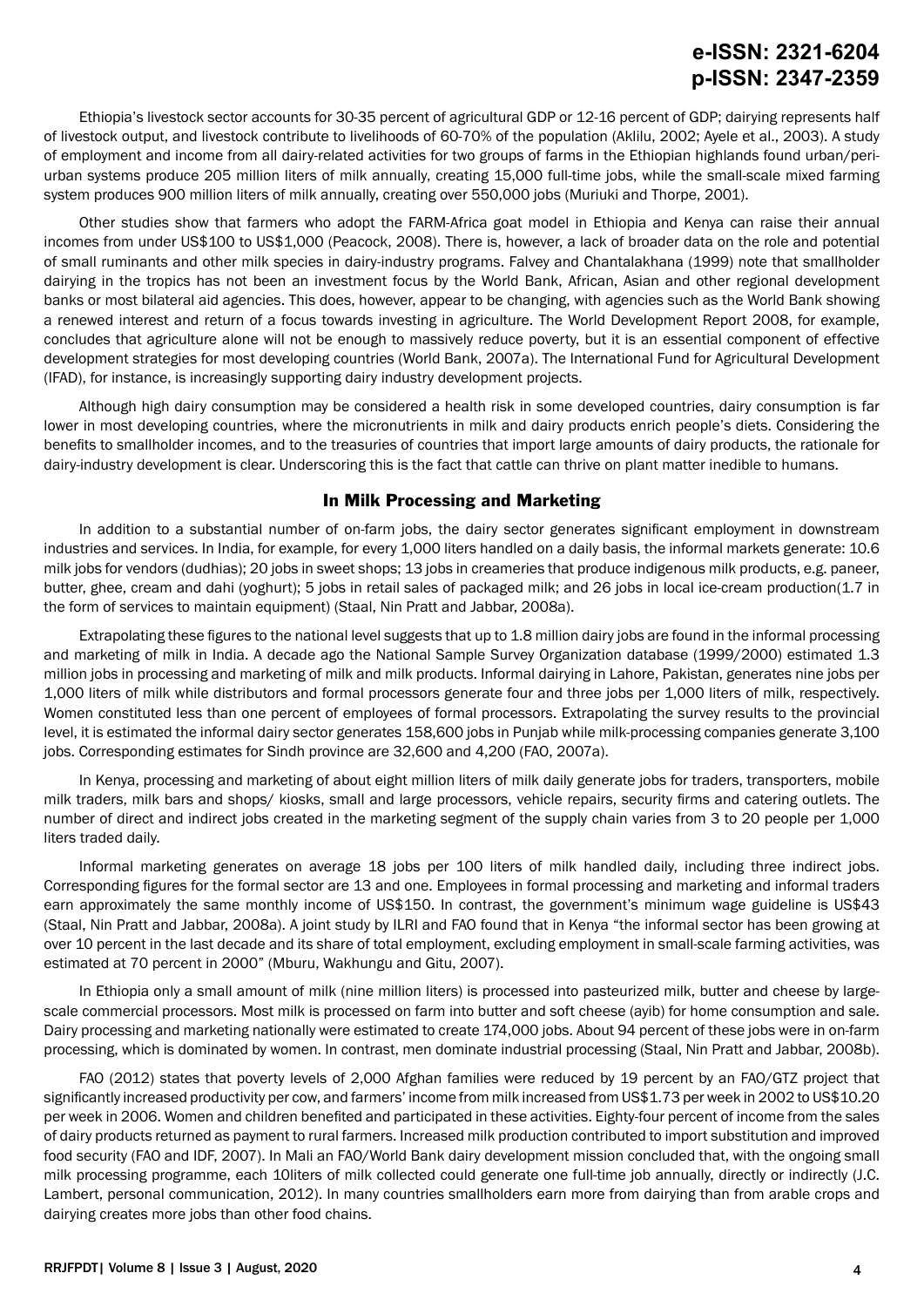#### Gender and Household Well-Being

Well-executed DIDPs contribute to improved health and well-being of people, well-being is defined as "a state of being with others, where human needs are met, where one can act meaningfully to pursue one's goals, and where one enjoys a satisfactory quality of life" (WeD, 2007).

Small-scale dairying provides regular income for families and households around the world, and women are engaged in milk production, collection, processing and marketing of dairy products. Gender is defined by FAO (1997) as "the relations between men and women, both perceptual and material. Gender is not determined biologically, as a result of sexual characteristics of either women or men, but is constructed socially". But "gender" does not denote the promotion of women only; it encompasses all of family well-being and household food security (Bravo-Baumann, 2000).

Women's traditional roles were often overlooked in development programs directed at men who were the nominal owners of animals. Interventions sometimes resulted in higher labor input by women, while their control of production, resources and output was unclear. In recent decades gender issues attract more attention by researchers and development partners in the design stage, and it is increasingly recognized that women's participation is a key to ensuring food and nutrition security in developing countries (IFPRI, 2005). A World Bank report, The Role of Women in Afghanistan's Future (World Bank, 2005b), identifies gender responsive actions that can enhance growth, incomes and well-being even where discrimination is pervasive. It states that women play increasingly important roles in livestock production and processing of dairy products but most of women's labor is nonmonetized.

The contribution of women in reducing hunger is also emphasized in a report by the International Centre for Research on Women (ICRW): "If the global community is to increase agricultural productivity and income-generating activities in hungerprone communities (Bunch and Mehra, 2008). The World Bank (2007b) examined five pathways linking agriculture and nutrition and concluded that the empowerment of women is the pathway that carries special significance for household nutrition and particularly children's health and nutrition outcomes. Women were consistently more likely than men to invest in their children's health, nutrition and well-being. Women have a significant and important role in many livestock activities and this needs to be better recognized and planned for (Mera Declaration, 2010). FAO and other agencies are mainstreaming gender issues in their livestock programs. In Viet Nam, for example, the main income beneficiaries of an award winning project focused on goat milk were small-scale women farmers, who not only did much of the farm work but also processed and marketed high-quality cheese (FAO, 2000).

Operation Flood in India worked with non-governmental organizations (NGOs), notably the Self-employed Women's Association and Bhagavatula Charitable Trust, who founded 6,000 women-only dairy cooperative societies (DCSs), some with the support of the Ford Foundation. These are said to operate more smoothly than their male-dominated equivalents; women, when empowered, proved more adept at the utilization of improved husbandry methods than their husbands. Since 1998, 6,000 out of 7,000 DCSs formed in India are women's societies and women continue to gain more control over the sale of milk and the use of income from it (Candler and Kumar, 1998). Moser (2006) argues that "poverty itself can be regarded as a lack of assets but also a lack of rights (social, economic, cultural, political and civil). Toward that end, working within organized groups increases the ability of women to be agents of their own development".

A similar FAO project in North Korea (TCP/DRK/0168) targeted women to improve child nutrition. Two pilot units processing goat milk were set up on collective farms to demonstrate the bulking and processing of drinking yoghurt for local school feeding schemes (FAO, 2004b). For the first time in North Korea, farmer workers could milk their own goats at household level and sell the milk to collective processing units. Drinking yoghurt was selected because children in North Korea were assumed to be lactoseintolerant (fermented milk products including yoghurt contains less lactose than milk).

Around Gogounou, in the north of Benin, 300 women involved in an FAO dairy development project delivered 600 liters of milk a day to a small dairy plant set up by the project, with 20 milk collectors and a team of three women for the milk processing (Bennett, 2010). In June 2003, at the beginning of an FAO goat milk production project near Lima, Peru, six women were collecting 1,530 liters of goats milk each month; by October 2005 this had increased to 264 women collecting 21,500 liters per month. During this period each poor family in the valley saw their income increase from 200 Soles per month to 1,800 soles (J.C. Lambert, personal communication, 2012). In 1989, the Sichuan Livestock Development Project, a project sponsored by IFAD, found that involving women in dairying increased family income and reduced the need for men to leave the village for employment (Rahman, 1995).

A study by ILRI and the national research institutes in Kenya and Ethiopia (Tangka, Ouma and Staal, 1999) confirmed the traditionally important role of women in milk production in Kenya but found that women played a much smaller role in dairying in Ethiopia. In Kenya, women alone controlled dairy income in 50 percent of interviewed households, with husbands and wives jointly controlling income in another 25 percent of the cases.

On average Kenyan women constitute 70.4 percent of dairy-farm operators, ranging from 88.9 percent in female-headed households to 61.1 percent in male-headed households. In contrast, in Ethiopia women contributed only 5.5 percent of the labor involved in dairying in households with crossbred cattle, and only 5 percent in households with indigenous cattle.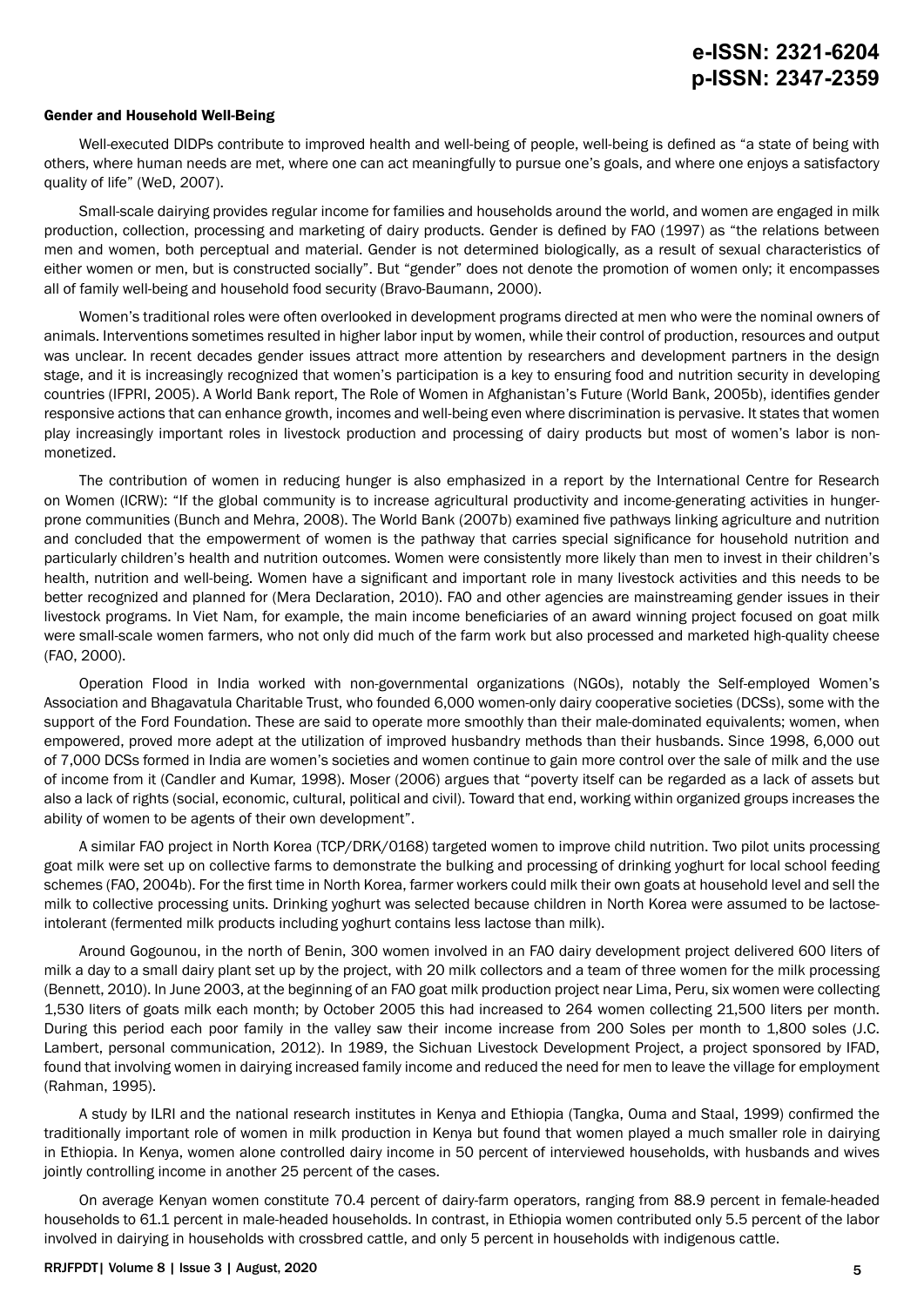## **e-ISSN: 2321-6204 p-ISSN: 2347-2359**

The Grameen Bank/FAO integrated social dairy chain model in Bangladesh (livestock/fish farming system) increased the number of women beneficiaries from under 5 percent to over 60 percent, with over half of women rising to become Village Group Chiefs. Nobel Laureate Muhammad Yunus cites benefits of women's participation in livestock/fish farming systems which supply the Grameen Danone yoghurt plant (Grameen Bank/FAO/UNDP, 2007).

Dairy programs such as the EADD project prepare women and youth for leadership and management at primary farmer organization, secondary dairy company management and technical levels (EADD, 2010). Results from a limited survey in two dairy business hub sites in Kenya show that increased milk production at household level translates into increased milk consumption by children and therefore improved nutrition. The challenge for farmers who intensify dairying relates to increased labor requirements for women. Recent calls for awareness raising and promotion of labor-saving technologies to mitigate possible negative impacts show recognition that family well-being and gender relations need attention as production scale rises from subsistence, to transforming, to commercial dairying.

#### Dairying and the Environment

Smallholder dairying fosters environmental sustainability in integrated farming and optimizes use of local natural resources. Methane emissions can be significantly reduced by modest increases in productivity and technological changes. On the other hand, if dairy products are imported, energy consumption is far higher (FAO, 2008). Smallholders in developing countries use little energy in milk production compared with farmers in industrialized countries. Other energy and resource efficient advantages include: (i) the use of animal and human power for producing feed and fodder; (ii) feeding of crop by-products that do not need additional energy to produce; (iii) relatively low consumption of energy-intensive concentrate feed; (iv) the predominance of grazing over stall feeding; (v) keeping animals in low-cost sheds or in the open; (vi) use of human power for milking; and (vii) use of manure for biogas production for cooking and lighting/heating and for fertilizing crops (Dugdill and Morgan, 2008; FAO, 2008).

### Conclusion

Smallholder dairying is a cost effective and key source of nutrition and income sources for farm families globally and playing an important social role and is considered an important means of alleviating poverty and for using organic fertilizers. It provides very important nutrients for all age categories from infants to elders, contributes about 65% to income in pastoral and agropastoral areas, 46-50% in mixed production and 47% in urban/peri-urban systems. It created employment opportunity in milk production, milk processing and marketing levels for many jobless youths and assure gender and family well-being since more than half of the venture is operated by females at smallholder level. Smallholder dairying fosters environmental sustainability in integrated farming and optimizes use of local natural resources. With these all, transport, draft power, manure, savings and insurance, social status etc. roles of smallholder dairying is also meaningful in areas practicing it.

## REFERENCES

- 1. CSA, 2013. Federal Democratic Republic of Ethiopia Central Statistical Agency. Agricultural Sample Survey (2012/13 [2005 E.C). Volume II, Report on Livestock and Livestock Characteristics. Statistical Bulletin 570. Addis Ababa, Ethiopia.
- 2. Ahmed M, et al. Dairy Development in Ethiopia. Environment and Production Technology Division. International Food Policy Research Institute. 2004.
- 3. Beyene F, et al. Present situation and future aspects of milk production, milk handling and processing of dairy products in Southern Ethiopia. Farm-made milk products in Southern Ethiopia: Chemical and microbial quality. 1994:1-16.
- 4. Asrat A, et al. Characterization of milk production systems in and around Boditti, South Ethiopia. J lrrd. 2013; 25:10.
- 5. Yilma Z and Ledin I. Milk production, processing, marketing and the role of milk and milk products on small farm's income in the central highlands of Ethiopia. 2000; 139-154.
- 6. Ahmed MAM, et al. Dairy development in Ethiopia, Paper presented at the 'Successes in African agriculture. 2003; 21-23.
- 7. FAO. 2004. Livestock Sector Brief in Ethiopia. Food and Agriculture Organization of the United Nations. Livestock Information, Sector analysis and Policy Branch. AGAL.
- 8. Elwood PC, et al. The survival advantage of milk and dairy consumption: an overview of evidence from cohort studies of vascular diseases, diabetes and cancer. J Am Coll Nutr. 2008;27:723S-734S.
- 9. German JB and Dillard CJ. Composition, structure, and absorption of milk lipids: a source of energy, fat-soluble nutrients, and bioactive molecules. Crit Rev Food Sci Nutr 2006;46:57-92.
- 10.FAO & WHO. 2010. Interim summary of conclusions and dietary recommendations of Total fat & fatty acids. From the joint FAO/ WHO expert consultation on fats and Fatty acids.
- 11.Feinman RD. Saturated fat and health: recent advances in research. Lipids. 2010;45:891-892.
- 12.Food and Agriculture Organization. *Milk for Health and Wealth*. Rural Infrastructure and Agro-Industries Division United Nations